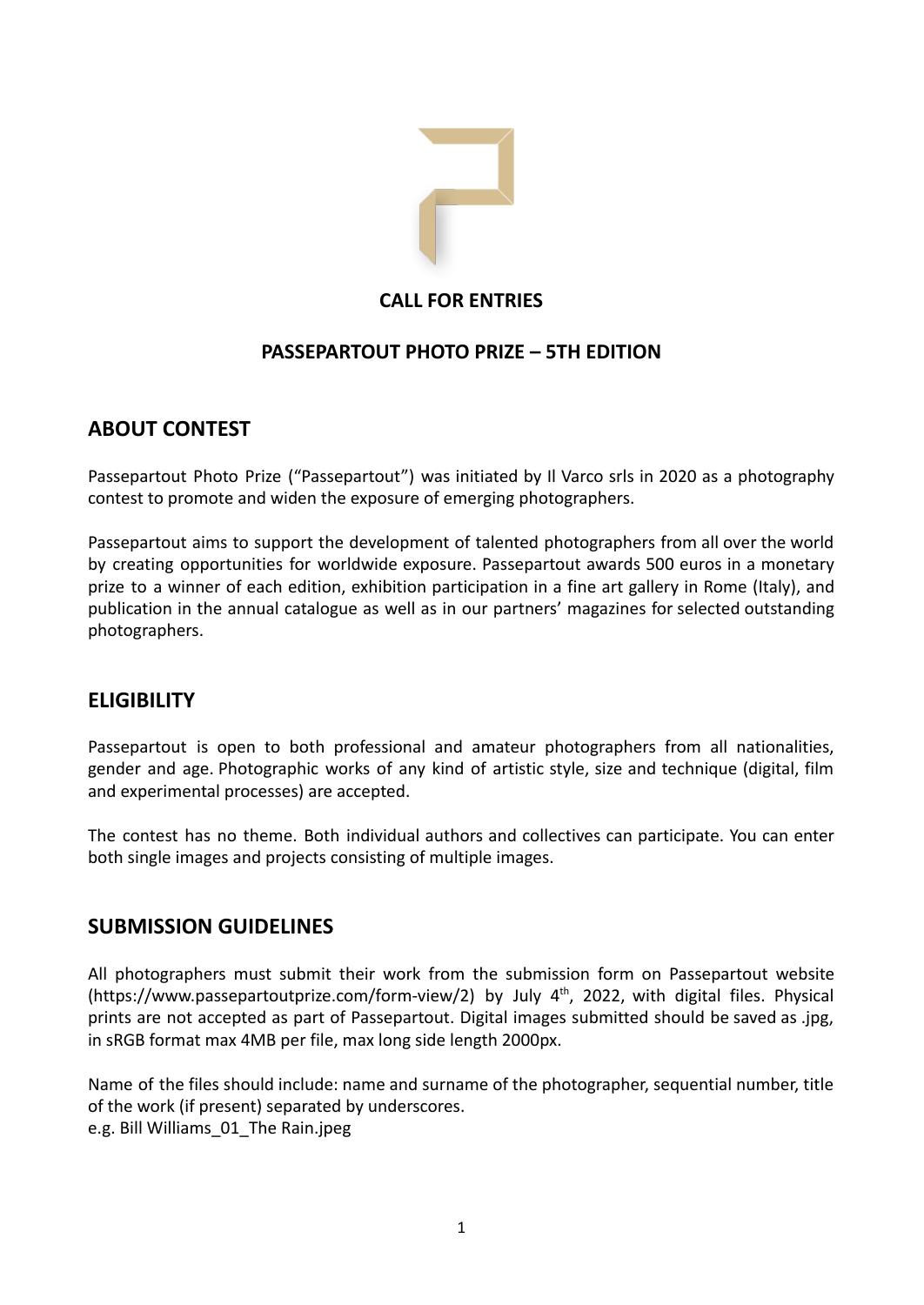No signature, stamp or any other identifying mark is allowed anywhere on the entry. All the images that have a watermark will be automatically excluded from the contest.

The Early Bird entry fee is 18 Euros and allows the submission of up to 3 images. After the Early Bird entry deadline, the entry fee is 22 Euros and allows the submission of up to 3 images. Additional images up to 10 in total may be submitted with an additional fee of 4 Euros per image.

You may enter your work of single images and/or multiple images from one project. When submitting a multiple-image project, you may describe the project details in the entry form. Once the submission of images and the payment of the fee are completed, you will receive a confirmation email. If there is any problem with the submission, you will be contacted by Passepartout.

Visit FAQ page on the website (<https://www.passepartoutprize.com/faq/> ) for more information.

## **TIMELINE**

| <b>March 7th, 2022</b> | <b>CALL FOR ENTRIES OPEN</b>                                                                                                                                                        |
|------------------------|-------------------------------------------------------------------------------------------------------------------------------------------------------------------------------------|
| April 25th, 2022       | <b>EARLY BIRD DEADLINE</b>                                                                                                                                                          |
| <b>July 4th, 2022</b>  | <b>FINAL DEADLINE</b><br>Jury review period                                                                                                                                         |
| September 2022         | <b>ANNOUNCEMENT OF WINNERS</b><br>Winners will be contacted individually and also announced on the<br>website and Instagram                                                         |
| Spring 2023            | <b>ANNOUNCEMENT OF EXHIBITION AND CATALOGUE WINNERS</b><br>Exhibition and Catalogue Prize winners will be contacted individually<br>and also announced on our website and Instagram |
| Spring 2023            | <b>PASSEPARTOUT PHOTO PRIZE ANNUAL CATALOGUE RELEASE</b>                                                                                                                            |
| Autumn 2023            | <b>PASSEPARTOUT PHOTO PRIZE ANNUAL EXHIBITION</b>                                                                                                                                   |

## **USE AND OWNERSHIP OF IMAGES**

Copyright and all other rights remain that of the photographer. Any photograph used by Passepartout shall carry the photographer's credit line. Use may include publication in any Passepartout media sponsor publication. All entrants understand that any image submitted to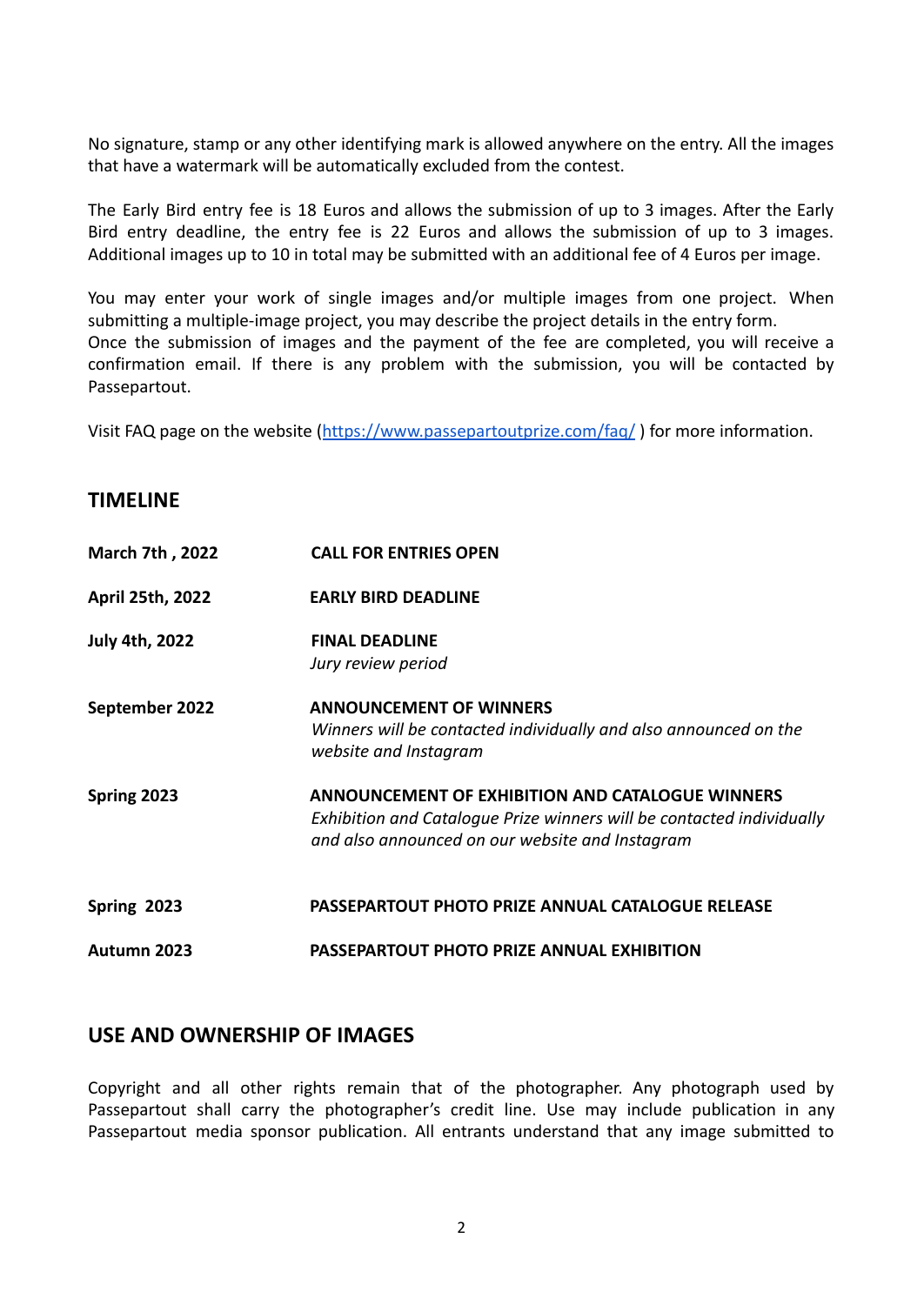Passepartout may be used by Passepartout for marketing and promotional purposes including in any media such as exhibitions, print and digital media directly related to the Contest.

Passepartout declines any responsibility in copyright infringement and/or unauthorized references to photographed subjects including people, objects, and organizations portrayed within.

## **PRIZES**

### **1. Passepartout Photo Prize**

One winner will be chosen by the vote of the jury (visit Jury page on the website, <https://www.passepartoutprize.com/jury/> for more information). The winner will be awarded with 500 euros in cash, participation in the annual exhibition, publication in the annual catalogue, special features and additional exposure opportunities to promote his/her works worldwide.

The winner will be announced according to the timeline.

The 500 euros will be given in a form of work performance fee. Depending on the country of residence of the winner, the amount may be subjected to taxation by law. Any tax or transaction cost will be subtracted from the Prize.

#### **2. Sponsored Prizes**

Passepartout 5th Edition includes the following additional prizes. All sponsored prize winners will be awarded with publication in the annual catalogue, special features and additional exposure opportunities.

The winners will be announced according to the timeline.

**a) Yogurt Magazine Prize** - awarded by Yogurt Magazine (www.yogurtmagazine.com) with publication of the winning work in their online magazine.

**b) CSF Adams Prize** – awarded by CSF Adams Photography School [\(www.csfadams.it](http://www.csfadams.it)) with an invitation to a photography workshop and portfolio review.

**c) The Docks Prize** - awarded by The Docks (www.welcometothedocks.com) with publication of an interview of the winner on their website.

### **3. Exhibition Prize**

Around 10 best artists from the 5th and 6th editions of Passepartout will be awarded the participation in the Passepartout annual exhibition, publication in the annual catalogue, special features and additional exposure opportunities.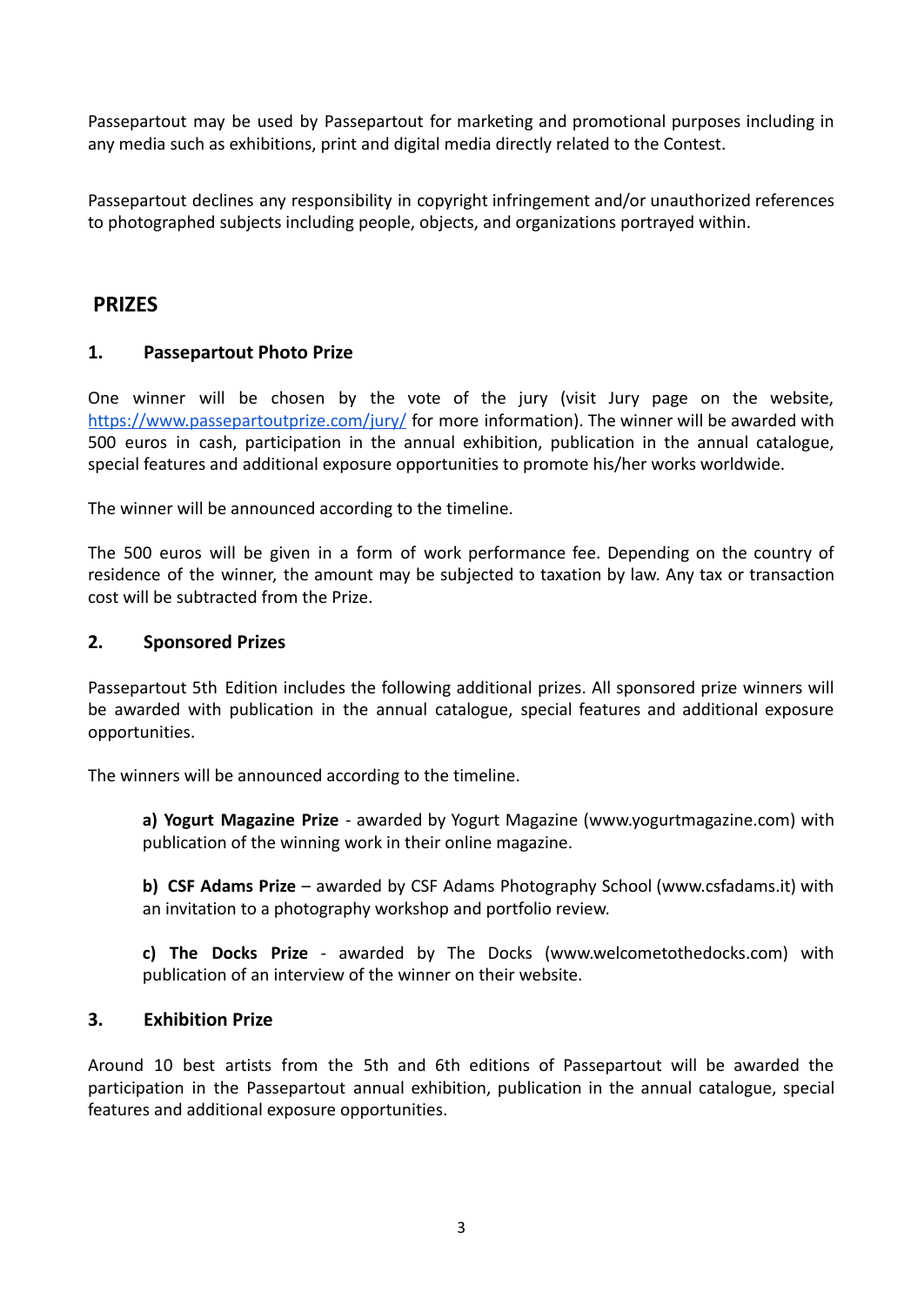The winners will be announced according to the timeline and they will be contacted individually for the organization and agreements.

The winners are responsible for delivering the exhibiting works in acceptable conditions by the deadline. Preparation and shipping instructions will be provided by Passepartout. In the case of difficulties in producing and shipping works by the winner, alternative options will be provided by Passepartout.

Passepartout covers the cost of the venue, installation and promotion materials. Passepartout arranges the installation of the exhibition under the supervision of the curator and the artistic director. The winners may sell their exhibiting works during the exhibition. Any agreements on the sale may be decided and agreed upon by the parties prior to the exhibition.

### **4. Catalogue Prize**

Outstanding artists from the 5th and 6th editions of Passepartout will be awarded the publication opportunity in Passepartout annual catalogue and additional exposure opportunities.

The winners will be announced according to the timeline and they will be contacted individually for the organization and agreements.

Winners are responsible for providing the high-resolution images of their work according to Passepartout's quality standard by the deadline.

### **5. Featured**

Entrants who passed a primary review will be featured on Passepartout website and Instagram online galleries. The online galleries are updated regularly, and the author of the work will be tagged on Instagram (if provided Instagram ID at submission) when posted. The primary review is done by each image and not by the author. Only those works passed the primary review will be published on the online galleries.

#### **Prizes and benefits**

| <b>BENEFITS</b>                                      | <b>PASSEPARTOUT</b><br><b>PHOTO PRIZE</b> | <b>EXHIBITION</b><br><b>PRIZE</b> | <b>CSF</b><br><b>ADAMS</b><br><b>PRIZE</b> | <b>YOGURT</b><br><b>MAGAZINE</b><br><b>PRIZE</b> | THE DOCKS<br><b>PRIZE</b> | <b>CATALOGUE</b><br><b>PRIZE</b> | <b>FEATURED</b> |
|------------------------------------------------------|-------------------------------------------|-----------------------------------|--------------------------------------------|--------------------------------------------------|---------------------------|----------------------------------|-----------------|
| 500 euros cash prize                                 |                                           |                                   |                                            |                                                  |                           |                                  |                 |
| <b>Exhibition in Rome</b>                            |                                           |                                   |                                            |                                                  |                           |                                  |                 |
| Interview*                                           |                                           |                                   |                                            |                                                  |                           |                                  |                 |
| Special mention in catalogue<br>and online galleries |                                           |                                   |                                            |                                                  |                           |                                  |                 |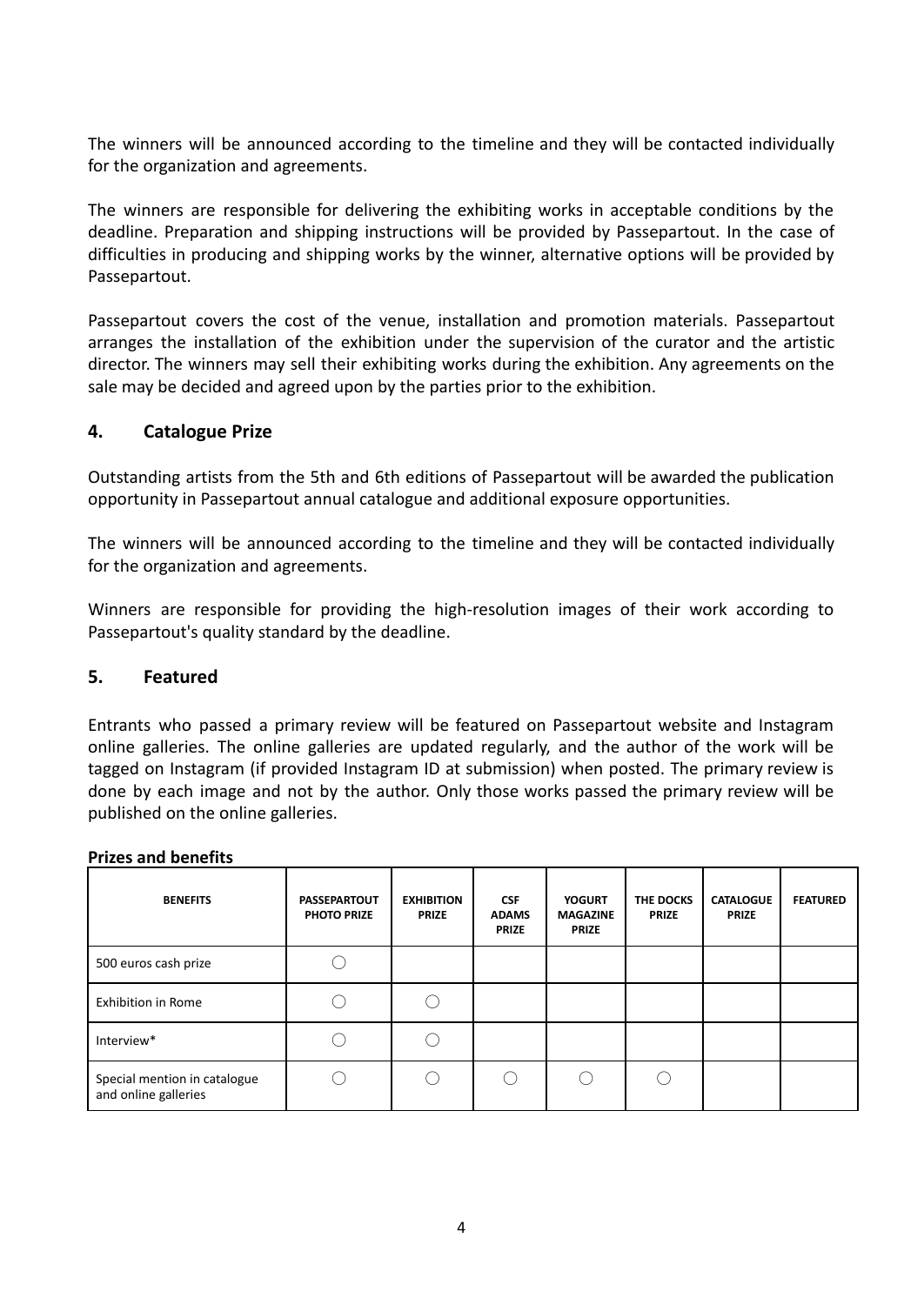| Publication in catalogue                         |  |  |  |  |
|--------------------------------------------------|--|--|--|--|
| Invitation to a photography<br>workshop          |  |  |  |  |
| Portfolio review                                 |  |  |  |  |
| Publication in Yogurt Magazine                   |  |  |  |  |
| Publication and interview in The<br><b>Docks</b> |  |  |  |  |
| Feature in online gallery                        |  |  |  |  |
| Feature on Instagram                             |  |  |  |  |

\*to be published on Passepartout's Instagram, website, YouTube and newsletters.

## **ANNUAL EXHIBITION**

The annual exhibition will take place at 28 Piazza di Pietra Fine Art Gallery in Rome, Italy, in autumn 2023. The collective showcase features the selected works of the Passepartout Photo Prize winners and Exhibition Prize winners. During the exhibition, special public events at the venue will be organized. Admission to the exhibition is free of charge. For more information about the Gallery visit [www.28piazzadipietra.com](http://www.28piazzadipietra.com)

To see the previous exhibition, visit https://www.passepartoutprize.com/venue/

## **ANNUAL CATALOGUE**

The Passepartout annual catalogue will be published in print in spring 2023. Catalogue can be purchased through online pre-order. The catalogue will feature selected works of Passepartout Prize winners, Sponsored Prize winners, honorable mentions, Exhibition Prize winners, and Catalogue Prize winners of 5th and 6th editions. The digital version will be downloadable from the Passepartout website in autumn/winter 2023.

### **ONLINE GALLERY**

Selected works of entrants will be featured at Passepartout online galleries on the Passepartout website and Instagram (@passepartoutprize) feed for a permanent view. The works to be exhibited will be selected by Passepartout and posts are scheduled according to the curation by Passepartout. The selection is done by each image and not by authors. Only those works passed the primary review will be published on the online galleries.